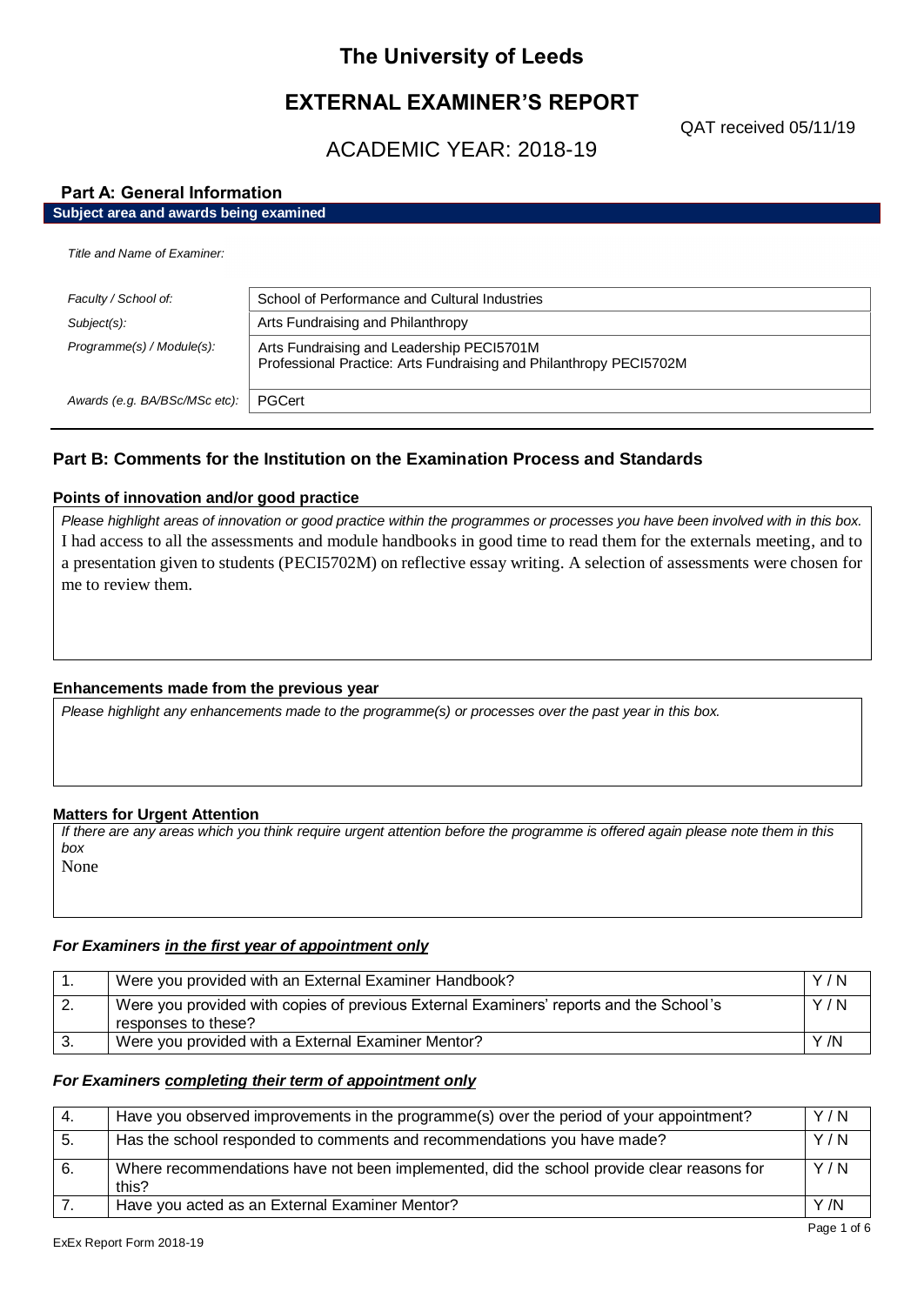*Please comment on your experience of the programme(s) over the period of your appointment, remarking in particular on changes from year to year and the progressive development and enhancement of the learning and teaching provision, on standards achieved, on marking and assessment and the procedures of the School*

# **Standards**

| 8.                | Is the overall programme structure coherent and appropriate for the level of study?                                                                                                                   | Y/             |
|-------------------|-------------------------------------------------------------------------------------------------------------------------------------------------------------------------------------------------------|----------------|
| 9.                | Does the programme structure allow the programme aims and intended learning outcomes to be<br>met?                                                                                                    | $\overline{Y}$ |
| 10.               | Are the programme aims and intended learning outcomes commensurate with the level of award?                                                                                                           | Y/             |
| $\overline{11}$   | Did the Aims and ILOs meet the expectations of the national subject benchmark (where relevant)?                                                                                                       | $\overline{Y}$ |
| 12.               | Is the programme(s) comparable with similar programmes at other institutions?                                                                                                                         | Y/             |
|                   | Please use this box to explain your overall impression of the programme structure, design, aims and intended<br>learning outcomes.                                                                    |                |
| 13.               | Is the influence of research on the curriculum and learning and teaching clear?                                                                                                                       | Y/             |
|                   | Please explain how this is/could be achieved (examples might include: curriculum design informed by current research<br>in the subject; practice informed by research; students undertaking research) |                |
| $\overline{14}$ . | Does the programme form part of an Integrated PhD?                                                                                                                                                    | $\mathsf{N}$   |
|                   | Please comment on the appropriateness of the programme as training for a PhD:                                                                                                                         |                |
| 15.               | Does the programme include clinical practice components?                                                                                                                                              | / N            |
|                   | Please comment on the learning and assessment of practice components of the curriculum here:                                                                                                          |                |
| 16.               | Is the programme accredited by a Professional or Statutory Regulatory Body (PSRB)?                                                                                                                    | / N            |
|                   | Please comment on the value of, and the programme's ability to meet, PSRB requirements here:                                                                                                          |                |

## **Assessment and Feedback**

| 17.                                                                                                                                                                                                                                                                                                                                                      | Does the programme design clearly align intended learning outcomes with assessment?      |  |
|----------------------------------------------------------------------------------------------------------------------------------------------------------------------------------------------------------------------------------------------------------------------------------------------------------------------------------------------------------|------------------------------------------------------------------------------------------|--|
| Please comment on the assessment methods and the appropriateness of these to the ILOs, in particular: the design<br>and structure of the assessment methods, and the arrangements for the marking of modules and the classification of awards; the<br>quality of teaching, learning and assessment methods that may be indicated by student performance. |                                                                                          |  |
| 18.                                                                                                                                                                                                                                                                                                                                                      | Is the design and structure of the assessment methods appropriate to the level of award? |  |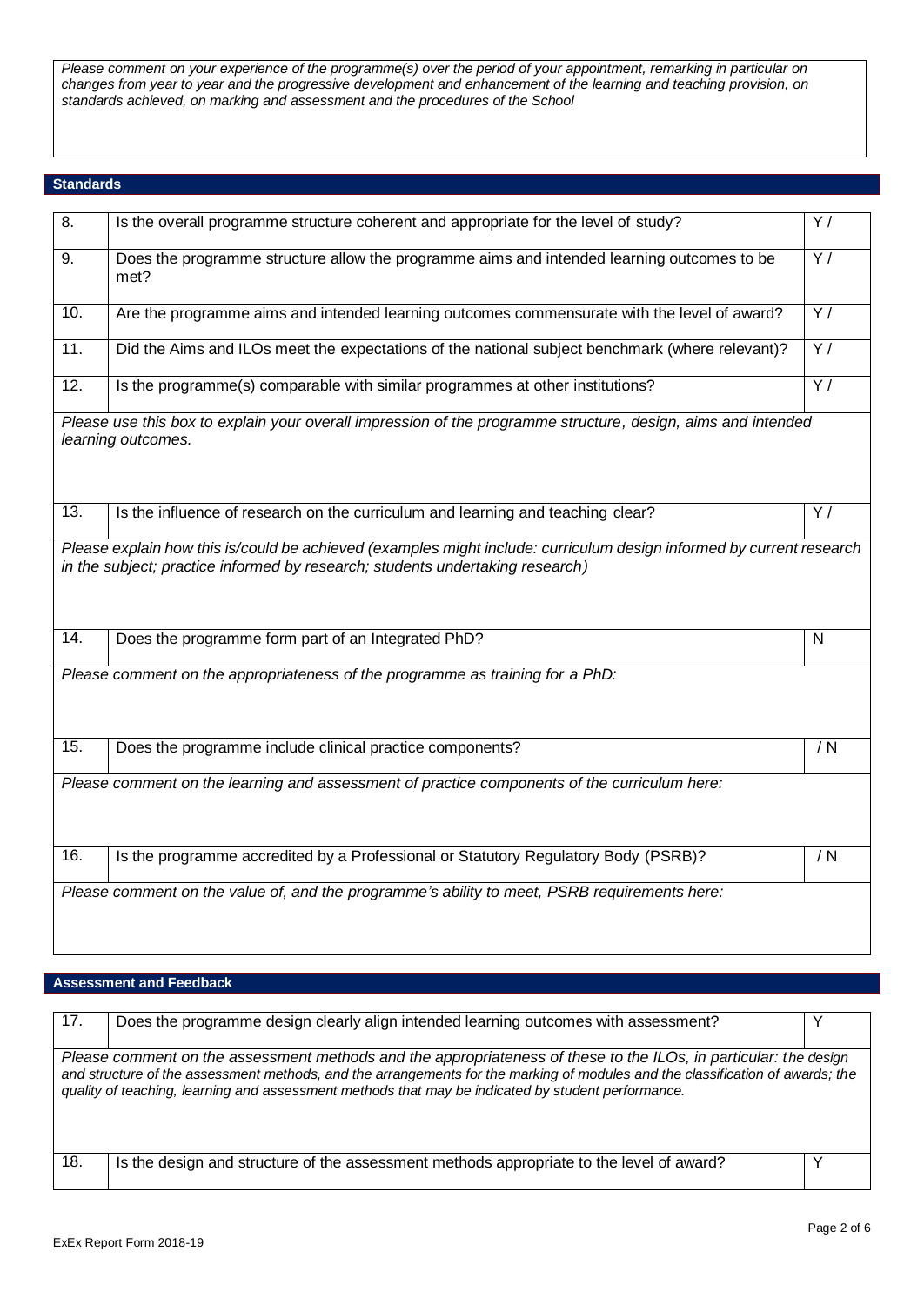| 19.       | Were students given adequate opportunity to demonstrate their achievement of the programme<br>aims and intended learning outcomes?                                                                                                                                                                                                                                                    | Y |  |
|-----------|---------------------------------------------------------------------------------------------------------------------------------------------------------------------------------------------------------------------------------------------------------------------------------------------------------------------------------------------------------------------------------------|---|--|
|           | Please comment on the academic standards demonstrated by the students and, where possible, their performance in relation<br>to students on comparable courses; the strengths and weaknesses of the students as a cohort:<br>The academic standard of the students whose coursework I have read is very high. This is why, see below, I would like to raise<br>some of the marks given |   |  |
| feedback: | Please use this box to provide any additional comments you would like to make in relation to assessment and                                                                                                                                                                                                                                                                           |   |  |
|           | Arts Fundraising and Leadership PECI5701M<br>Agree with all the marks; an excellent balance in the essay questions between practice and theory.                                                                                                                                                                                                                                       |   |  |
|           | Professional Practice: Arts Fundraising and Philanthropy PEC15702M<br>Even though the changes proposed are minimal and do not lead to a change in grade classification, they<br>nonetheless are intended to indicate that at times the marking in one of the modules was slightly too low. I suggest<br>the following amendments to the reflective piece:                             |   |  |
|           | from $70$ to $73$<br>from $73$ to $75$<br>from $64$ to $66$ .                                                                                                                                                                                                                                                                                                                         |   |  |
|           |                                                                                                                                                                                                                                                                                                                                                                                       |   |  |

# **The Progression and Awards Process**

| $\overline{20}$ . | Were you provided with guidance relating to the External Examiner's role, powers and<br>responsibilities in the examination process?     | Y/               |
|-------------------|------------------------------------------------------------------------------------------------------------------------------------------|------------------|
| 21.               | Was the progression and award guidance provided sufficient for you to act effectively as an<br><b>External Examiner?</b>                 | $\overline{Y}$   |
| 22.               | Did you receive appropriate programme documentation for your area(s) of responsibility?                                                  | $\overline{Y}$   |
| 23.               | Did you receive appropriate module documentation for your area(s) of responsibility?                                                     | $\overline{Y}$   |
| 24.               | Did you receive full details of marking criteria applicable to your area(s) of responsibility?                                           | $\overline{Y}$   |
| 25.               | Were you provided with all draft examination papers/assessments?                                                                         | Y/               |
| 26.               | Was the nature and level of the assessment questions appropriate?                                                                        | $\overline{Y}$ / |
| 27.               | Were suitable arrangements made to consider your comments on assessment questions?                                                       | Y/N              |
| 28.               | Was sufficient assessed work made available to enable you to have confidence in your evaluation<br>of the standard of student work?      | Y/               |
| 29.               | Were the examination scripts clearly marked/annotated?                                                                                   | $\overline{Y}$   |
| 30.               | Was the choice of subjects for final year projects and/or dissertations appropriate?                                                     | Y                |
| $\overline{31}$ . | Was the method and standard of assessment appropriate for the final year projects and/or<br>dissertations?                               | $\overline{Y}$   |
| 32.               | Were the administrative arrangements satisfactory for the whole process, including the operation of<br>the Progression and Awards Board? | Y/               |
| 33.               | Were you able to attend the Progression and Awards Board meeting?                                                                        | / N              |
| 34.               | Were you satisfied with the recommendations of the Progression and Awards Board?                                                         | Y/N              |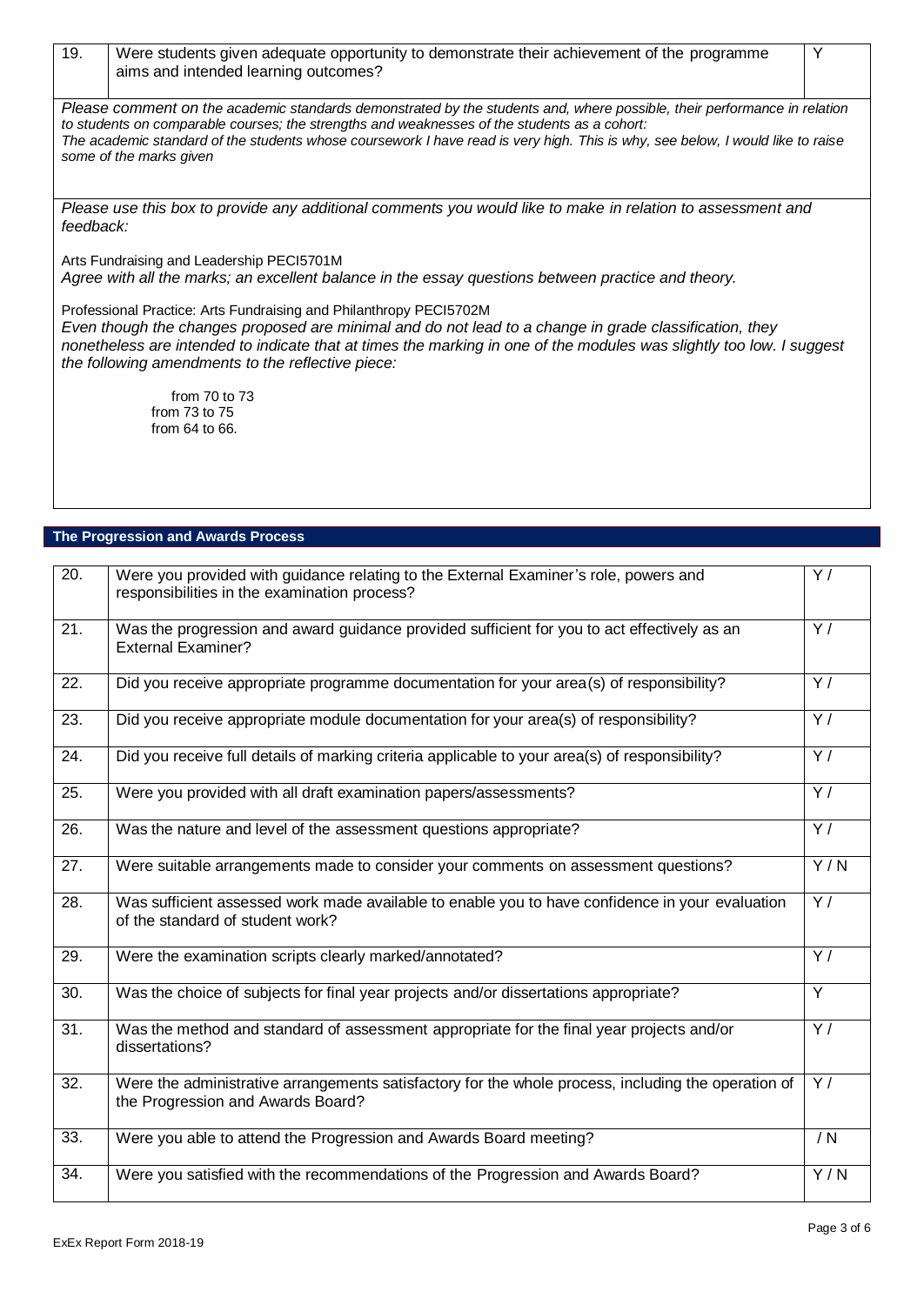| 35. | Were you satisfied with the way decisions from the School Special Circumstances meeting were<br>communicated to the Progression and Awards Board? | Y/N |
|-----|---------------------------------------------------------------------------------------------------------------------------------------------------|-----|
|     | Please use this box to provide any additional comments you would like to make on the questions above:                                             |     |
|     |                                                                                                                                                   |     |

# **Other comments**

**Please use this box if you wish to make any further comments not covered elsewhere on the form**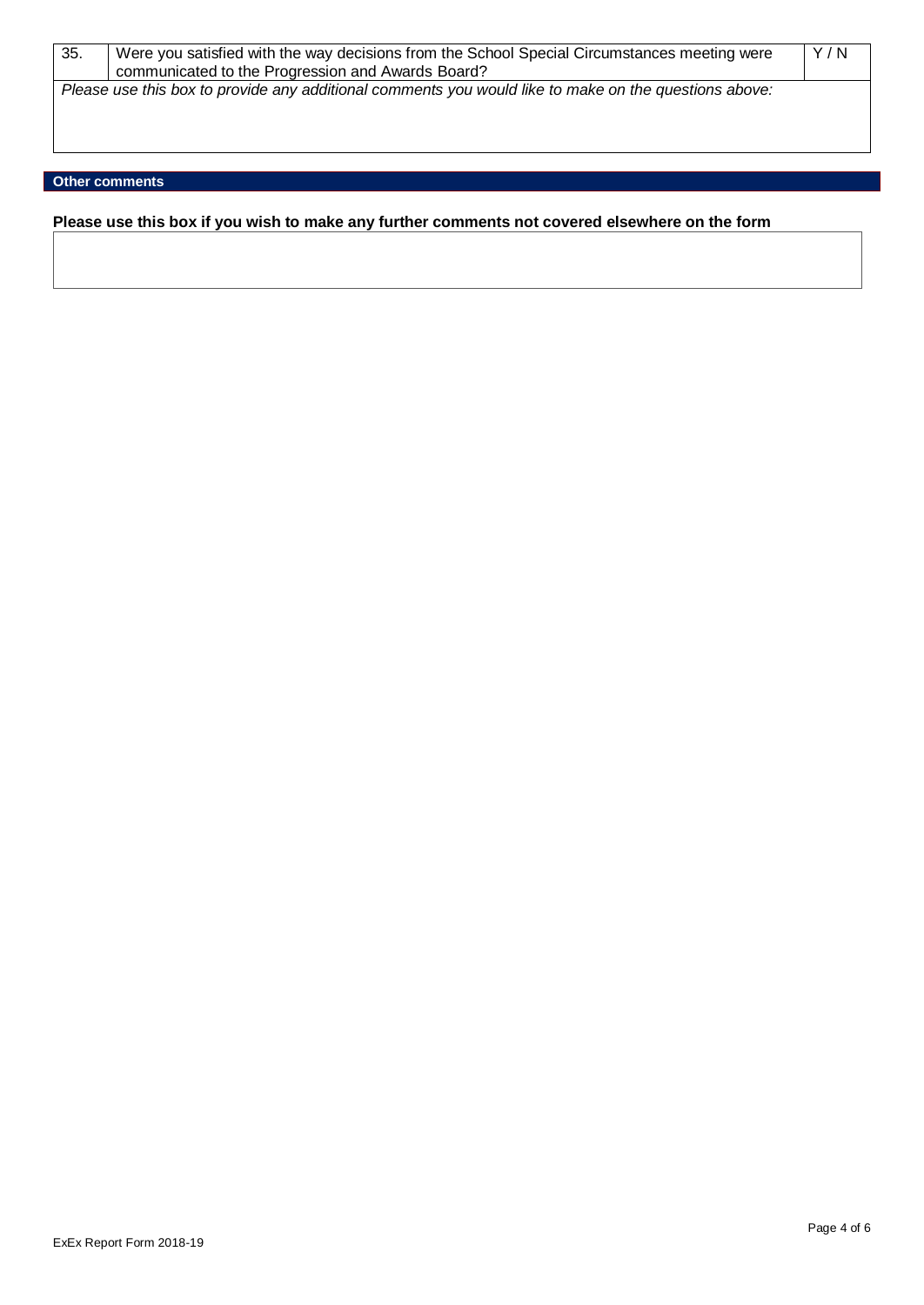### **Name of School and Head of School (or nominee)**

*Title and Name of Examiner:*

| $Subject(s)$ :                | Arts Fundraising and Philanthropy                                                                               |
|-------------------------------|-----------------------------------------------------------------------------------------------------------------|
| Programme(s) / Module(s):     | Arts Fundraising and Leadership PECI5701M<br>Professional Practice: Arts Fundraising and Philanthropy PECI5702M |
| Awards (e.g. BA/BSc/MSc etc): | <b>PGCert AFP</b>                                                                                               |
|                               |                                                                                                                 |
| Title and Name of Responder:  |                                                                                                                 |
| Position*:                    | Head of School                                                                                                  |
| Faculty / School of:          | <b>PCI in AHC</b>                                                                                               |
| Address for communication:    |                                                                                                                 |
|                               |                                                                                                                 |
| Email:                        |                                                                                                                 |
| Telephone:                    |                                                                                                                 |
|                               |                                                                                                                 |

*\*If the individual responding to the report is not the Head of School please state their position within the School.*

### **Completing the School response**

The completed School response (including the full original report) must be sent directly to the External Examiner. A copy must also be emailed to the Quality Assurance Team a[t qat@leeds.ac.uk.](mailto:qat@leeds.ac.uk) External Examiners should receive a formal response no later than six weeks after receipt of the original report.

### *Response to Points of innovation and/or good practice*

I'm glad to hear that the external had good and timely access to the relevant materials.

### *Response to Enhancements made from the previous year*

No comments were made by the external

### *Response to Matters for Urgent Attention*

*If any areas have been identified for urgent attention before the programme is offered again please provide a specific response to them here:*

N/A

*Response to questions 1-7 (and related comments)*

*Schools may provide a general response; however, where Examiners raise specific points these must be addressed individually:*

No responses were provided by the external

### **Standards**

## *Response to questions 8 to 16 (and related comments)*

*Schools may provide a general response; however, where Examiners raise specific points these must be addressed individually:*

It's reassuring the see that the external feels that standards are in line with good practice elsewhere and that the curriculum is infused with topical research.